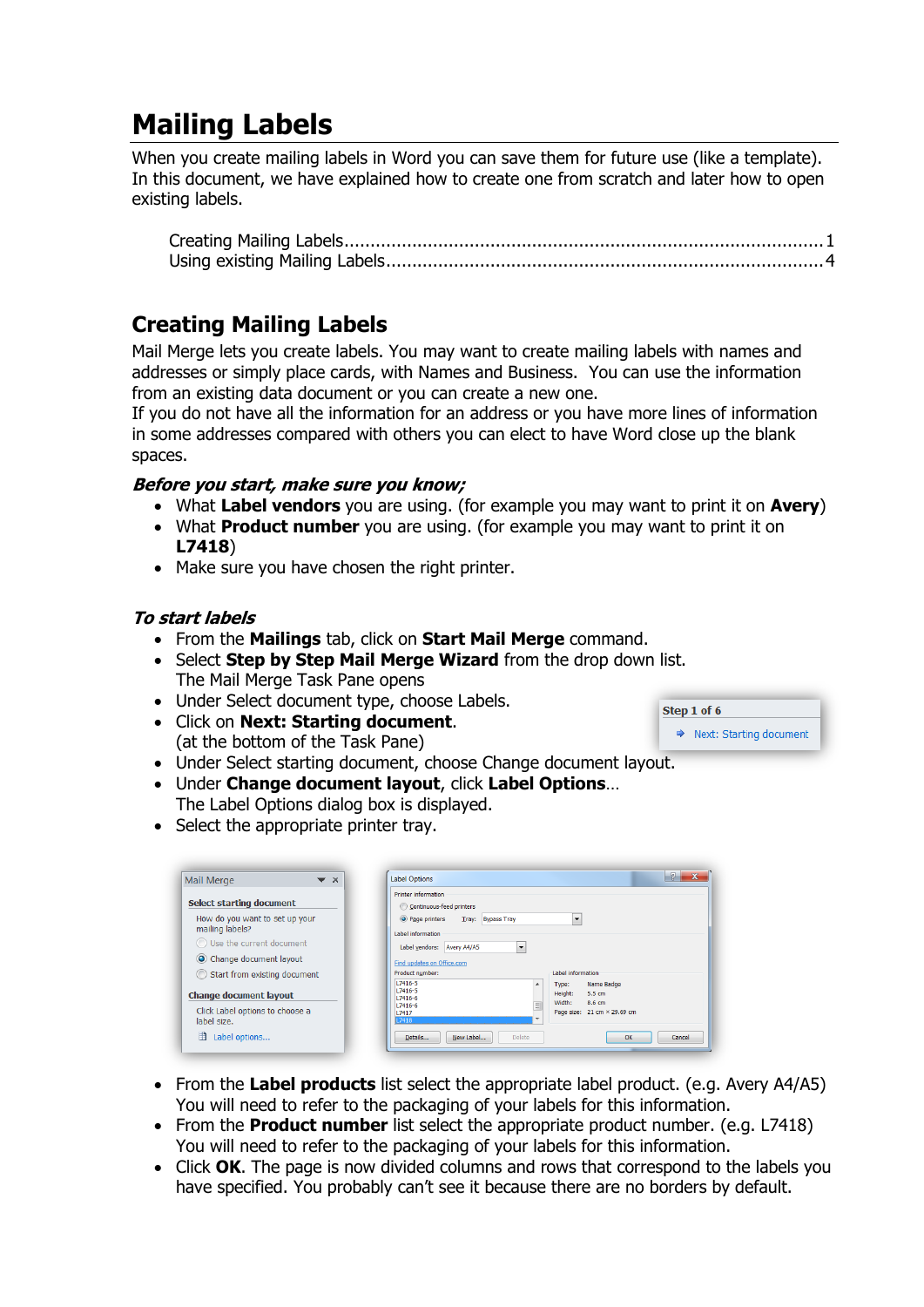**Data Source** From here you can select the file with the data you require.

- Click on **Next: Select Recipients**.
- Under **Select recipients** choose **Use an existing list**.
- Click on **Browse**. The Select Data Source dialog box opens.
- Locate and select the "people list" file. It's probably an Excel spread sheet.
- Click **Open** and the **Select Table** dialog box opens. These are the tabs in the workbook. For example Sheet 1.

| <b>Mail Merge</b>        |                                                       | ▼※ |
|--------------------------|-------------------------------------------------------|----|
| <b>Select recipients</b> |                                                       |    |
|                          | O Use an existing list                                |    |
|                          | Select from Outlook contacts                          |    |
|                          | (C) Type a new list                                   |    |
|                          | Use an existing list                                  |    |
|                          | Use names and addresses from a<br>file or a database. |    |
|                          | Browse                                                |    |

- Select Sheet 1 and click OK and the Mail Merge Recipients dialog box opens.
- Check to see the people on the list. De-select any blanks or people you don't want to send an invitation to.
- Click OK. Now these people (on the spread sheet) are linked to your Main document. Your document should look something like the following; The first "label" is blank and the other labels have the <<Next Record>> field inserted.

| «Next Record» | «Next Record» |             |
|---------------|---------------|-------------|
| «Next Record» | «Next Record» |             |
|               |               | Step 3 of 6 |

Click **Next: Arrange your labels**.

**Insert fields** You have now created the label layout and need to indicate what information (data) you want to display on the labels.

- Click in the first blank label and choose **More Items** from the Task Pane. This allows you to choose your fields individually.
- Make sure the **Database Fields** is selected.
- Click on the first field you want. In this case the First\_name.
- Click **Insert**
- Click on other fields you want and press **Insert** each time. (You could simply double click each one)
- When you have all your fields, click **Close**. All the selected fields appear together where your cursor was in the blank cell.
- $\bullet$  Click between the first and second fields  $\mathbb O$  and press the **spacebar** to put a space between the fields  $\overline{a}$  and press the

| <b>Insert Merge Field</b>                               |                   |
|---------------------------------------------------------|-------------------|
| ٠<br><b>Insert:</b><br><b>Address Fields</b><br>Fields: | O Database Fields |
| First_Name<br>Last_Name                                 | A                 |

«First\_Name» «Last\_Name»

→ Next: Arrange your labels ← Previous: Starting document

图 More items...

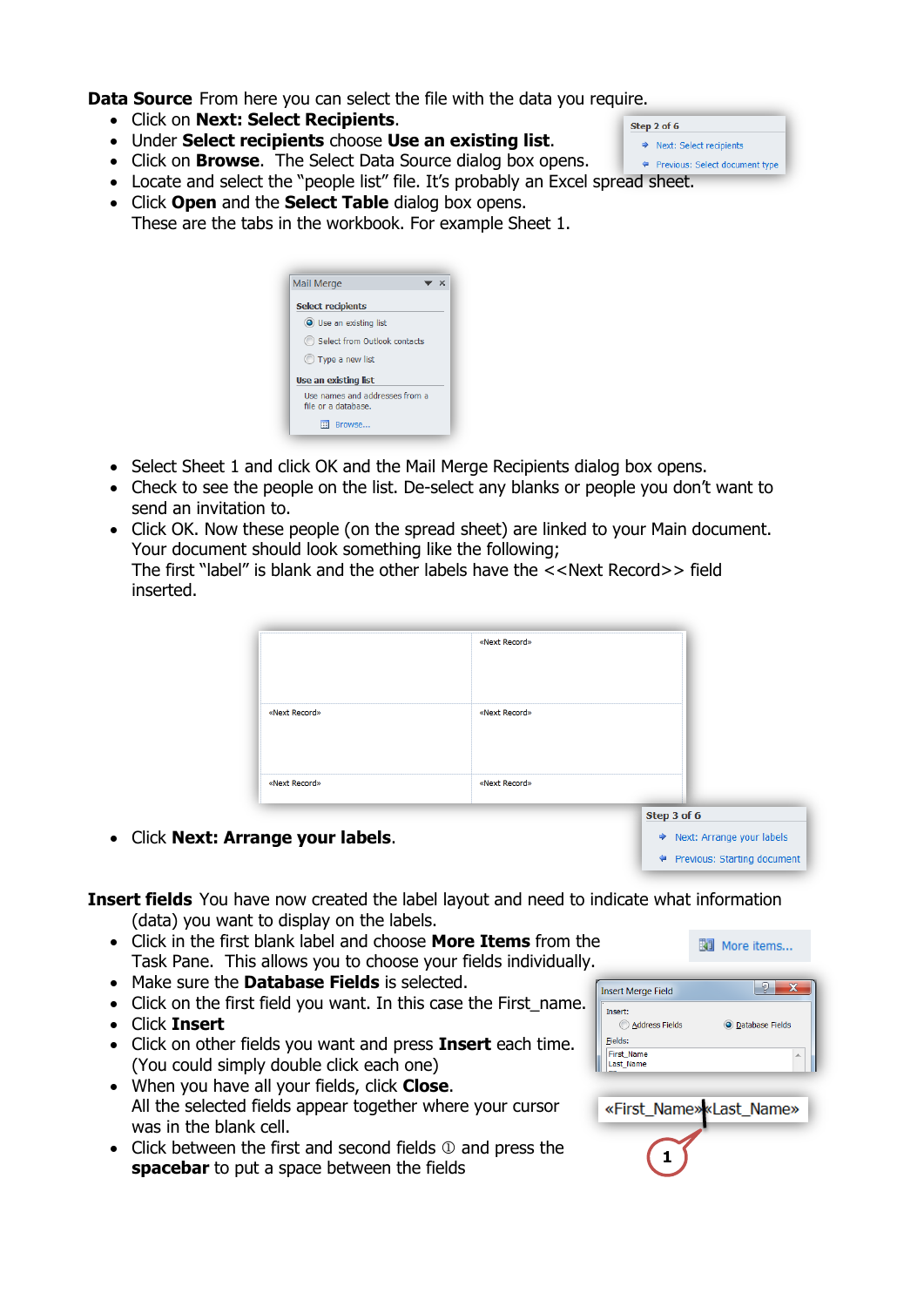- Continue doing this for all the field the field on a new line. It should now look something like
- $\bullet$  At this stage you can format the fo For example make the name field
- Click **Update all labels**. This will merge all recipients' detail instead of creating a separate document for each recipient.

**View merge** You will now see how the labels look.

- Click on **Next: Preview your labels** to preview the merged labels committing it to a printer or a file.
- If you want to view other recients, use the next and previous buttons under **Preview your letters.** See the Warning

**Warning** this will give a distorted view of your page of labels because it previews the recipient you choose in the top left box only and hiding previous records. It doesn't mean they are missing but simply appear in a different order on the screen. To see how the page will look choose Recipient 1

If you want to make changes click **Previous: Arrange your labels**.

**Merge documents** You will now merge the document.

 Click **Next: Complete the merge**. All mailing labels should appear on the one page.

**Preview the document** Rather than printing this document, you look at the Print Preview.

- From the **File** Tab, choose **Print** (not in the wizard) to view the labels in Print Preview.
- **Close** Print Preview

**Print** If you want to print your labels.

- Under **Merge**, choose **Print** To open the print box.
- Choose **All** (or the amount of pages) and click **OK** to open the Print Dialog box.
- Click **OK** to print the labels.

#### **Save the document**

From the **File** tab, choose **Save** to open the **Save** Dialog box.

**Close files** Close all files that are open, saving any if you are asked to.

| <b>Merge</b> |                                 |
|--------------|---------------------------------|
|              | ♪ Print                         |
|              | <b>A</b> Edit individual labels |

→ Next: Complete the merge ◆ Previous: Arrange your labels

Step 5 of 6

| ls, using the <b>Spacebar</b> for a space and <b>Enter</b> to put |                                                                    |
|-------------------------------------------------------------------|--------------------------------------------------------------------|
| this;<br>ont of the field.<br><b>Tahoma</b> and size 18           | «First name» «Last name»<br>«Address»<br>«Town» «State»<br>«Pcode» |
| Is into the one document                                          | Update all labels                                                  |

| Next: Preview your labels<br>⋫ |  |
|--------------------------------|--|
| Previous: Select recipients    |  |
|                                |  |
| Recipient: 1                   |  |